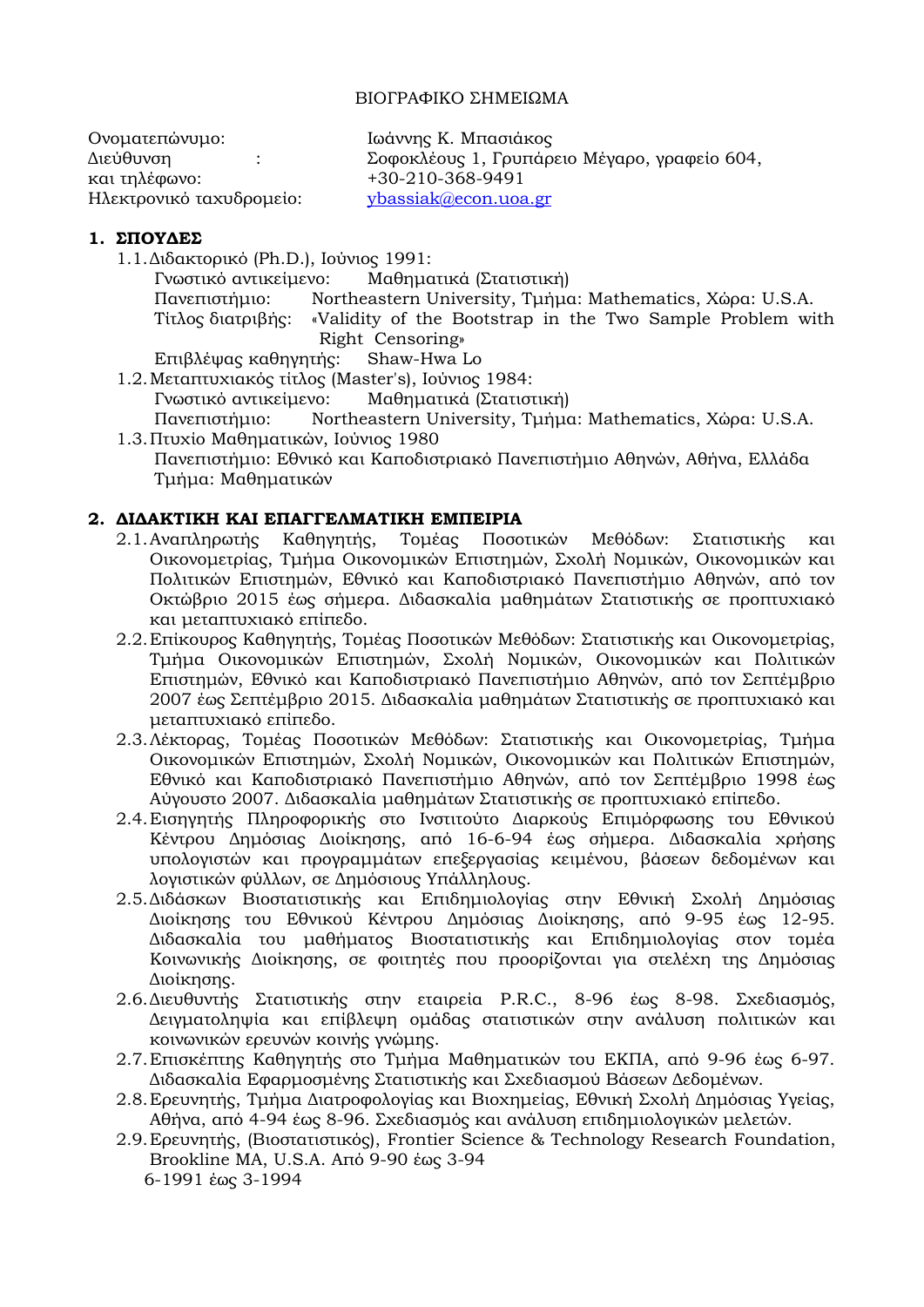### **3. ΕΡΕΥΝΗΤΙΚΟ ΕΡΓΟ**

- 3.1.Δημοσιεύσεις σε διεθνή περιοδικά και τόμους με σύστημα κριτών:
	- 3.1.1. Bassiakos YC, Meng XL, & Lo SH, (1991), *A General Estimator of the Treatment Effect, when the Data are Heavily Censored*, Biometrika **78**, pp. 741-748.
	- 3.1.2. Meng XL, Bassiakos YC, & Lo SH, (1991), *Large Sample Properties for a General Estimator of the Treatment Effect in the Two-Sample Problem with Right Censoring*, Annals of Statistics, **Vol. 19**, pp. 1786-1812.
	- 3.1.3. Bassiakos YC, (1992), *Optimal Choice for a Hodges-Lehmann Type Estimator in the Two-Sample Problem with Censoring*, in Computational Statistics, Y. Dodge & J. Whittaker Eds., Springer-Verlag, New York, pp. 79-83.
	- 3.1.4. Meng TC, Fischl MA, Boota AM, Spector SA, Bennett DV, Bassiakos YC, Lai SH, Wright B, and Richman DD, (1992), *Combination Therapy with Zidovudine and Dideoxycytidine in Patients with Advanced Human Immunodeficiency Virus Infection*, Annals of Internal Medicine, **116**, pp. 13-20.
	- 3.[1](#page-1-0).5. The Bolus Alteplase Pulmonary Embolism Group<sup>1</sup>, (1994), *Reduced Dose Bolus Alteplase Versus Conventional Alteplase Infusion for Pulmonary Embolism Throm-bolysis: an International Multicenter Randomized Trial*, CHEST, **106**, pp. 718-724.
	- 3.1.6. Jacobson MA, Kramer F, Bassiakos YC, Hooton T, Polsky B, Geheb H, O'Donnell J, Walker JD, Korvick JA, and Van der Horst C, (1994), *Randomized Phase I Trial of two Different Combinations of Foscarnet and Ganciclovir Chronic Maintenance Therapy Regimens for AIDS Patients with CMV Retinitis: ACTG protocol 151.* The Journal of Infectious Diseases, **Vol. 170, No. 1** pp. 189-193.
	- 3.1.7. Bassiakos YC, Feldstein ML, Fenton T, Geheb H, (1995) *Current Methods and Future Trends in the Design and Analysis of Phase I and Phase I/II Clinical Trials in AIDS*, D. Finkelstein & D. Schoenfeld Eds., John Wiley, New York, pp. 103-116.
	- 3.1.8. Reichman RC, Morse CD, Demeter LM, Resnick l, Bassiakos YC, Fischl MA, Para M, Powderly W, Leedom J, Greisberger C, Nevin T, Wood K, Meehan PM, Geheb H, Cox S, Batts D, Timpone J, and the ACTG 199 Team, (1995), *Phase I Study of Atevridine, a Non-Nucleoside Reverse Transcriptase Inhibitor, Given in Combination with Zidovudine.* The Journal of Infectious Diseases, **Vol. 171, No. 2** pp. 297-304.
	- 3.1.9. Haubrich PH, Flexner C, Lederman MM, Hirsch M, Pettinelli CP, Ginsberg R, Lietman P, Hamzeh FM, Spector SA, Richman DD, Hammer S, Cooley T, Gulick R, Sullivan M, Spina C, Fraser A, Lathey J, Bassiakos Y, Chance M, Drobnes C, Coruell E, Gruel L, Raines C, Kuwahara S, McPherson J, (1995), *A randomized trial of the activity and safety of RO-24-7429 (TAT antagonist), versus nucleoside for human-immunodeficiency-virus infection.* Journal of Infectious Diseases, **Vol. 172, No. 5** pp. 1246-1252.
	- 3.1.10. Mildvan D, Bassiakos Y, Zucker M, Hyslop N, Krown SE, Sacks H, Zachary J, Paredes J, Fessel J, Rhame F, Kramer F, Fischl M, Poiez B, Wood K, Ruprecht R, Kim J, Grossberg S, Kasdan P, Berge P, Marshak A, Pettinelli C, (1996), *Synergy, activity and tolerability of zidovudine and interferonalpha in patients with symptomatic HIV-1 infection: ACTG 068.* Antiviral Therapy, **Vol. 1, No. 2** pp.77-88.
	- 3.1.11. Japour AJ, Lertora JJ, Meehan PM, Erice A, Connor JD, Griffith BP, Clax PA, HoldenWiltse J, Hussey S, Walesky M, Conney E, Pollard R, Timpone J, McLaren C, Johanneson N, Wood K, Booth Dk, Bassiakos Y,

<span id="page-1-0"></span><sup>1</sup> Goldhaber SZ, Bassiakos YC, Braunwald E, Elliot CG, Feldstein M, Geerts WH, Haire WD, Kessler C, Marini C, Parker JA, Visani L.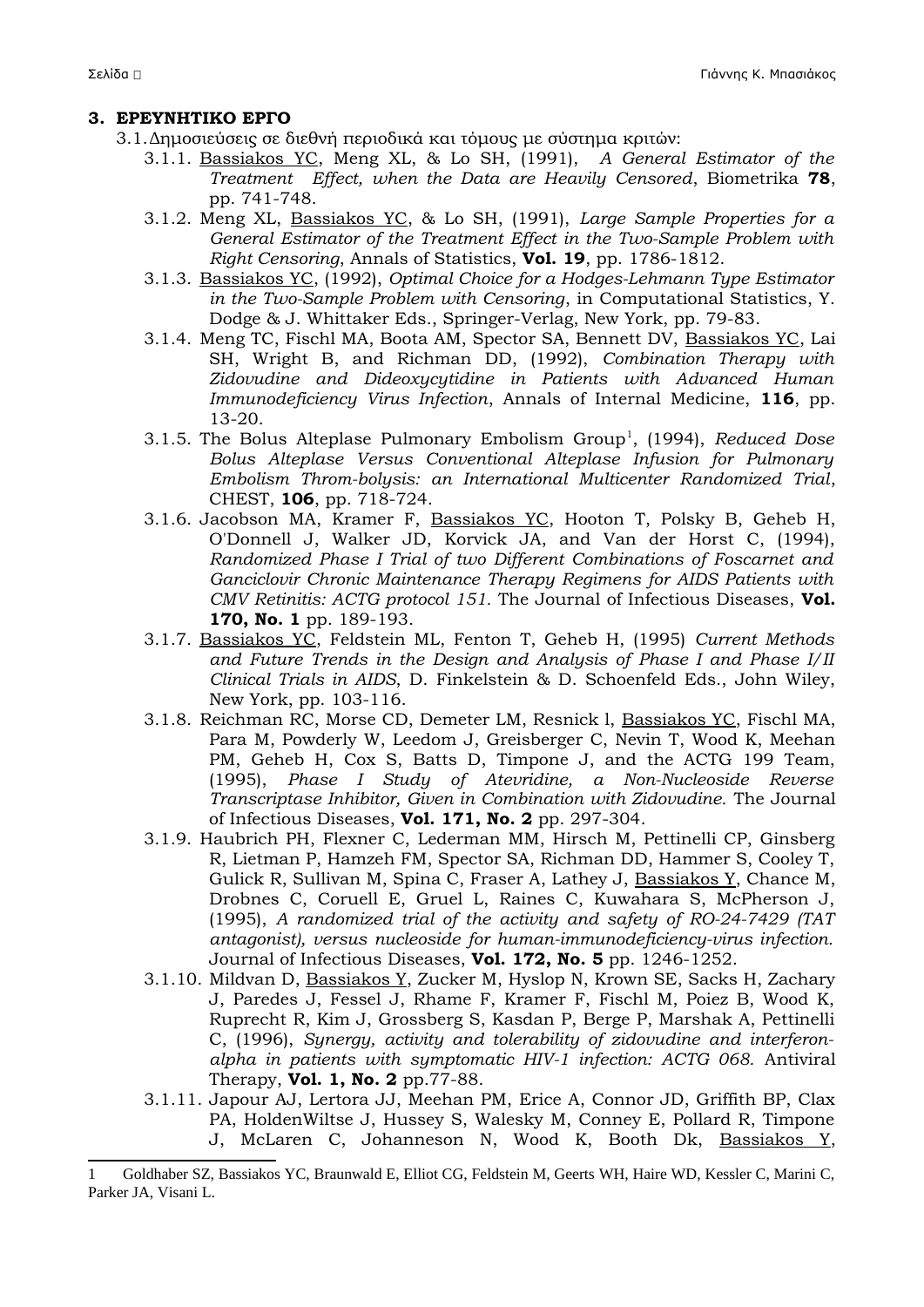$\Box$ 

Crumpacker CS, (1996), *A phase-I study of the safety, pharmacokinetics, and antiviral activity of combination didanosine and ribavirin in patients with HIV-1 disease,* Journal Of Acquired Immune Deficiency Syndromes And Human Retrovirology, **Vol 13 No.3**, pp. 235-246.

- 3.1.12. Kopeikina LT, Kamper EF, Koutsoukos V, Bassiakos Y, Stavridis I, (1997), *Imbalance of tissue-type Plasminogen Activator (T-PA) and its Specific Inhibitor (PAI-1) in Patients with Rheumatoid Arthritis associated with Disease Activity.* Clinical Rheumatology, **Vol. 16, No 3**, pp. 1-7.
- 3.1.13. Trichopoulou A, Georgiou E, Bassiakos Y, Lipworth L, Lagiou P, Proukakis C, Trichopoulos D, (1997), *Energy intake and monounsaturated fat in relation to bone mineral density among women and men in Greece.* Preventive Medicine, **Vol 26 No. 3,** pp. 395-400.
- 3.1.14. Georgilis K, Plomaritoglou A, Dafni U, Bassiakos Y, and Vemmos K, (1999), *Aetiology of fever in patients with acute stroke*. Journal of Internal Medicine, **Vol 246, No. 2**, pp. 203-209.
- 3.1.15. Petty BG, Black JR, Hendrix CW, Lewis LD, Bassiakos Y, Feinberg J, Pattison DG, Hafner R (1999), *Escalating Multiple-Dose Safety and Tolerance Study of Oral WR 6026 in HIV-Infected Subjects: AIDS Clinical Trials Group 173.* Journal Of Acquired Immune Deficiency Syndromes, **Vol. 21, No 1,** pp. 26-32.
- 3.1.16. C. Vrettou, E. Kanavakis, J. Traeger-Synodinos, A. Metaxotou-Mavrommati, I. Basiakos, E. Maragoudaki, A. Stamoulakatou, I. Papassotiriou, C. Kattamis, (2000), *Molecular Studies of β-Thalassemia Heterozygotes with Raised Hb F Levels,* Hemoglobin **Vol. 24, No. 3** pp.203-220.
- 3.1.17. Morse GD, Reichman RC, Fischl MA Para M, Leedom J, Powderly W, Demeter LM, Resnick L, Bassiakos Y, Timpone J, Cox S, Batts D (2000*), Concentration-targeted phase I trials of atevirdine mesylate in patients with HIV infection: dosage requirements and pharmacokinetic studies*. Antiviral Research, **Vol 45, No. 1**, pp.47-58
- 3.1.18. Meintanis S, Bassiakos YC (2006), *Goodness-of-Fit Tests for Additively Closed Count Models with an Application to the Generalized Hermite Distribution,* SANKHYA, **Vol 67 No. 3**, pp. 538-552.
- 3.1.19. Bassiakos YC, Katerelos PC, (2006), *Sample size calculation for the therapeutic equivalence problem.* Communications in Statistics, Simulation and Computation, **Vol 35, No. 4** pp. 1019-1026.
- 3.1.20. Meintanis S, Bassiakos YC (2007), *Data-transformation and test of fit for the generalized Pareto Hypothesis*, Communications in Statistics, Theory and Methods, Vol 36 No. 4, pp 833-849.
- 3.1.21. Bassiakos, Y., Tsipouri, L., Tsounis, N., (2010), *Competitiveness and Regional Development in Greece, International Journal of Financial Economics and Econometrics*, Vol. 2, No. 1 pp. 81-96.
- 3.1.22. G Labrinidis, T Maniatis, Y Bassiakos, C Passas (2010) *[Issues in measuring](http://scholar.google.gr/citations?view_op=view_citation&hl=el&user=SBuJ-1UAAAAJ&pagesize=100&citation_for_view=SBuJ-1UAAAAJ:ufrVoPGSRksC) [absolute poverty: the case of Greece](http://scholar.google.gr/citations?view_op=view_citation&hl=el&user=SBuJ-1UAAAAJ&pagesize=100&citation_for_view=SBuJ-1UAAAAJ:ufrVoPGSRksC)*, Argumentum Vol. 2, No. 2, 1-22
- 3.1.23. H. C. Maltezou, P. Katerelos, M. Mavrouli, A. Lourida, J. G. Routsias, N. Spanakis, A. Maragos, A. Tedoma, Y. Bassiakos, G. Koratzanis, S. Mantagos, S. Metallidis, A. Katragkou, P. Nikolaidis, E. Roilides, M. Theodoridou, A. Tsakris, (2011) *Seroepidemiological study of pandemic influenza H1N1 following the 2009–2010 wave in Greece*, Vaccine **Vol. 29 No. 38**, pp. 6664– 6669.
- 3.1.24. I. N. Papadopoulos, N. K. Kanakaris, N. Danias, D. Sabanisa, G. Konstantudakis, S. Christodoulou, Y. C. Bassiakos, C. Leukidisc (2012) *A structured autopsy-based audit of 370 firearm fatalities: Contribution to inform policy decisions and the probability of the injured arriving alive at a hospital and receiving definitive care*, Accident Analysis and Prevention, **Vol 50, No.1** pp. 667-677.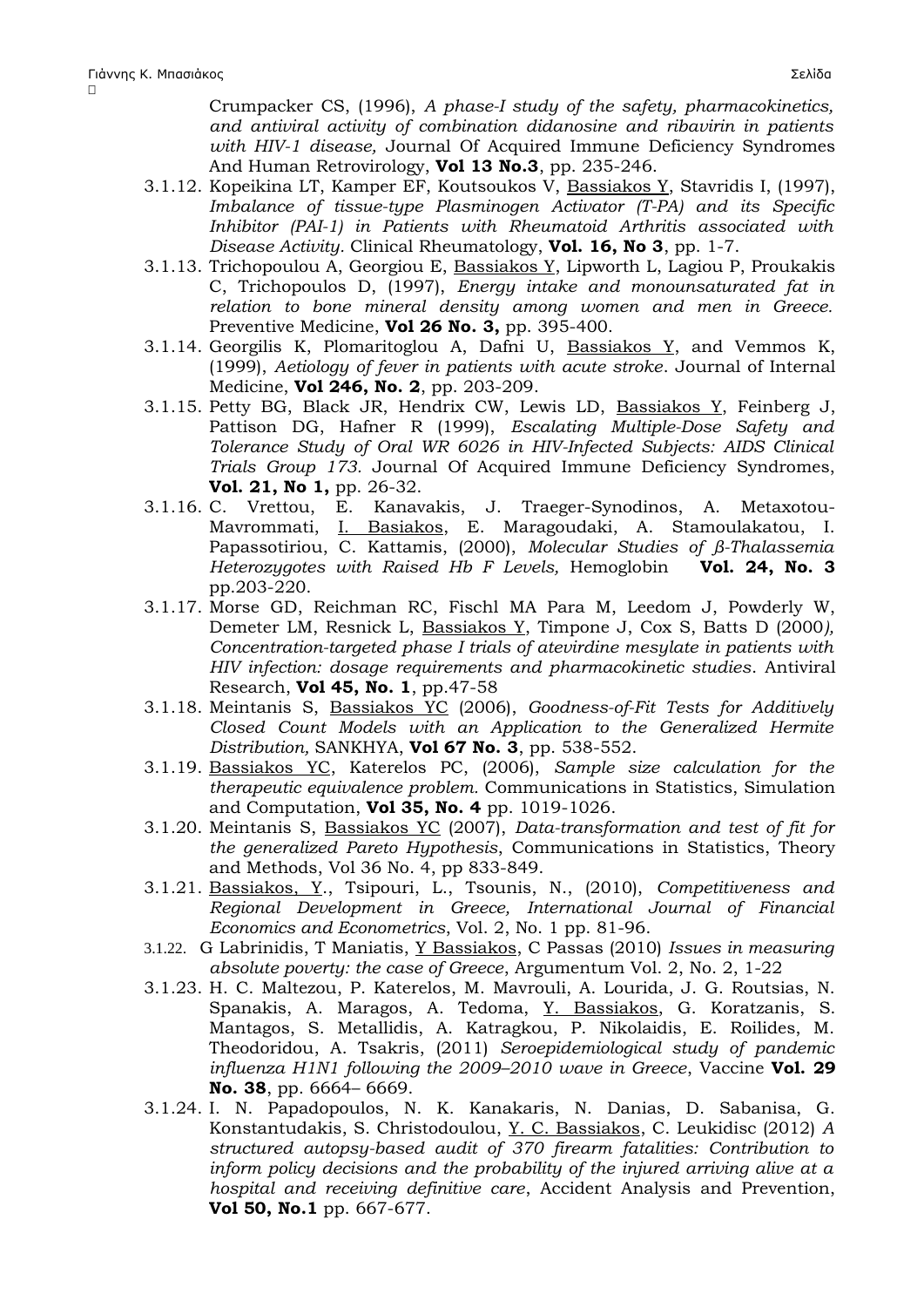- 3.1.25. Khatib I. A., Tsipouri L., Bassiakos Y, & Haj-daoud A. (2013), *Innovation in Palestinian Industries: A Necessity for Surviving the Abnorma*l, Journal of Knowledge Economy, **Vol 4, No.4** pp.492-510.
- 3.1.26. Emilia G Marsellou, Yiannis C Bassiakos, (2016), *Bankrupt households and economic crisis. Evidence from the Greek Courts,* Journal of Consumer Policy, **Vol. 39**, p.p. 41–62 (DOI 10.1007/s10603-015-9309-1).
- 3.1.27. M. D. Argyrou, Y. Bassiakos, L. Tsipouri, (2016), *Determinants of the Profitability of Greek Enterprises before and after the Crisis*, MIBES Transactions, **Vol 10, No.2**, pp. 122-139.
- 3.1.28. Violetta Dalla, Yannis Bassiakos & Simos G. Meintanis, (2017), *Characteristic Function‐based Inference for GARCH Models with Heavy‐ tailed Innovations*, Communications in Statistics - Simulation and Computation, **Vol. 46, No.4**, pp. 2733-2755. DOI: 10.1080/03610918.2015.1060332.
- 3.1.29. Efthimia Sagri, Panagiota Koskinioti, Maria-Eleni Gregoriou, Konstantina T. Tsoumani, Yiannis C. Bassiakos & Kostas D. Mathiopoulos, (2017), *Housekeeping in Tephritid insects: the best gene choice for expression analyses in the medfly and the olive fly*, Scientific Reports | 7:45634 | DOI: 10.1038/srep45634.
- 3.1.30. Zhao S., Papanastassiou M., Bassiakos Y., Sinani E., Pearce R. (2018) Unfolding the Intraorganisational Perception Gap in Decision-Making. In: *Contemporary Issues in International Business*, Castellani D., Narula R., Nguyen Q., Surdu I., Walker J. (eds). The Academy of International Business. Palgrave Macmillan, Cham
- 3.2.Δημοσιεύσεις σε πρακτικά συνεδρίων ή συλλογικούς τόμους με κριτές:
	- 3.2.1. Μπασιάκος ΙΚ, Τριχοπούλου Α, και Κατσουγιάννη Κ, (1995), *Ευρωπαϊκό Πρόγραμμα συνεργασίας Ιατρικής και Κοινωνίας*, Πρακτικά 7ου Πανελλήνιου Συνεδρίου Στατιστικής, Αθήνα pp. 179-186.
	- 3.2.2. Garas I., Pateras C., Abatzoglou E., Kakavoulis P., Mihas A., Gravas S., Koufopoulos K., Sarrou V., Hondrou A., Agelatou O., Tsitsimelis D., Papageorgiou N., Kapridaki K., De Waard F., Papavasiliou K., Basiakos I., (1998) *"Breast cancer screening in Greece"*, 17th International Cancer Congress, Vol 1 and 2, 711-715.
	- 3.2.3. Μπασιάκος ΙΚ, (2001), Σύγκριση Αποτελεσμάτων Εξετάσεων Περιόδου Φεβρουαρίου μεταξύ Πρωτοεισαχθέντων και Φοιτητών Προηγουμένων Ετών. Πρακτικά 14ου Πανελλήνιου Συνεδρίου Στατιστικής, Αθήνα pp.391-398.
	- 3.2.4. Bassiakos YC, Preza C, (2001), *Residual Weighting in Survey Sampling*, Proceedings of the Annual Meeting of the American Statistical Association, Atlanta, Georgia USA.
	- 3.2.5. Μπασιάκος ΙΚ, (2002), *Έρευνα για την Εξέλιξη της Αξίας Επενδυτών στο Χρηματιστήριο Αξιών Αθηνών*, Πρακτικά 15ου Πανελλήνιου Συνεδρίου Στατιστικής, Ιωάννινα, pp.526-534.
	- 3.2.6. Μπασιάκος ΙΚ, (2005), *Διερεύνηση της Επίπτωσης του Παράγοντα «Καλάθι του Νοικοκυριού» στον Υπολογισμό του Δείκτη Τιμών Καταναλωτή, με τη Βοήθεια Προσομοιώσεων,* Πρακτικά 18ου Πανελλήνιου Συνεδρίου Στατιστικής, Ρόδος, pp. 291-295.
	- 3.2.7. Μπασιάκος ΙΚ, (2006), *Σύγκριση Αξιών Επενδυτών στο Χρηματιστήριο Αξιών Αθηνών, με Χρήση Παλινδρόμησης*, Πρακτικά 19ου Πανελλήνιου Συνεδρίου Στατιστικής, Καστοριά, pp.363-368.
	- 3.2.8. Μπασιάκος ΙΚ, (2010), *Ετεροαπασχόληση και Εκπαίδευση: Αποτύπωση και ερμηνεία στην Ελλάδα το 2009*, Πρακτικά 23ου Πανελλήνιου Συνεδρίου Στατιστικής, Αθήνα
	- 3.2.9. Bassiakos Y, (2011), *Brain Drain and Brain Gain Within EU27: Current Picture and Possible Reasons*, Proceedings of the 24th Panhellenic Statistical Conference, Patra, Greece, pp.366-372.
	- 3.2.10. Marsellou E. & Bassiakos Y, (2013), *Over-indebted Households and*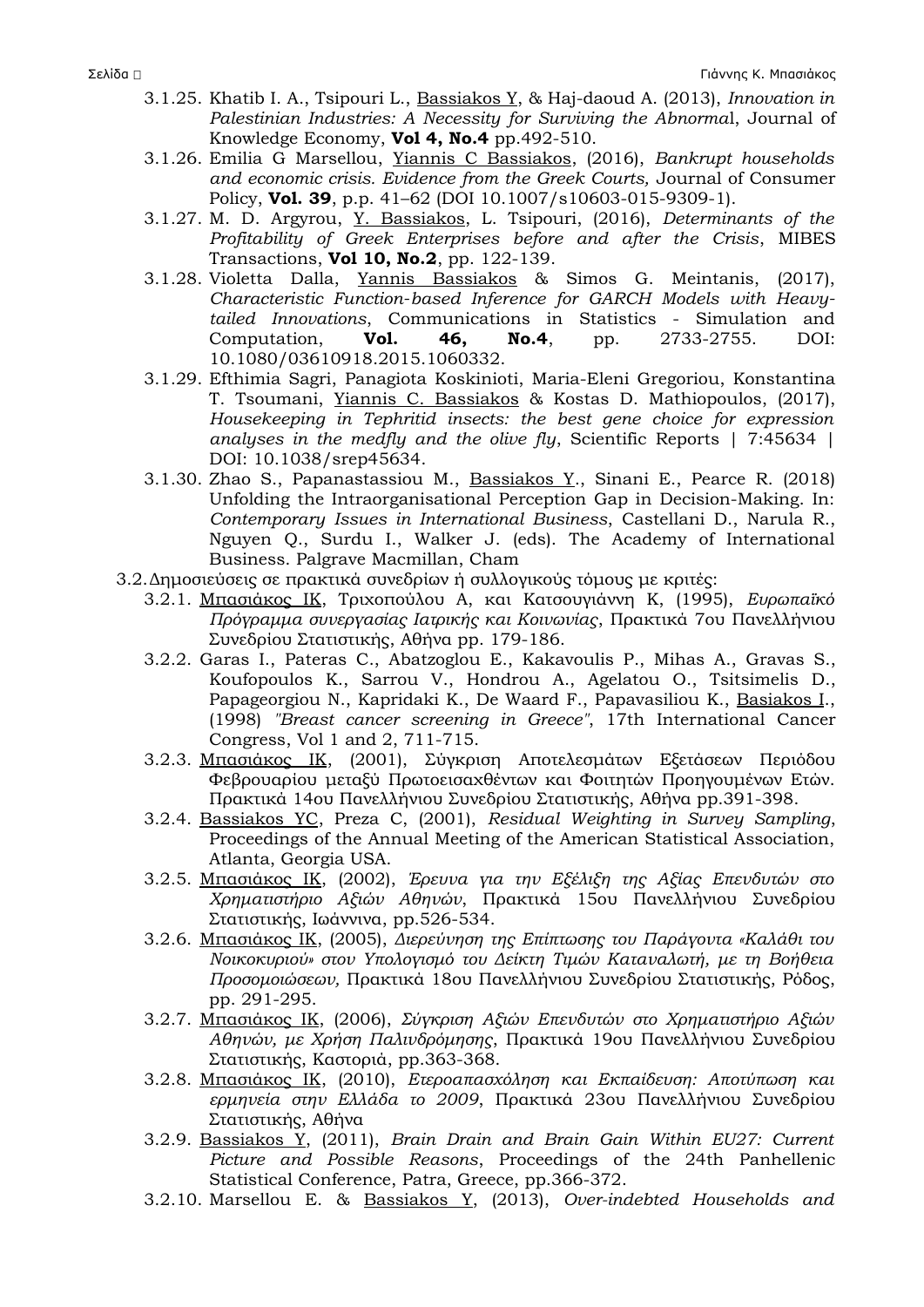$\Box$ 

*Poverty*, Proceedings of the 4th Annual Conference in Political Economy, International Institute for Social Studies, The Hague, The Netherlands

- 3.2.11. Athanassopoulou S., Bassiakos Y, Tsaltakis P., Tsipouri L., (2013) *Path dependence, subsidiarity and their impact in EU regional development policy: the case of Greece*, Proceedings of the 6th International Conference for Entrepreneurship, Innovation and Regional Development, Istanbul, Turkey, pp. 119-130.
- 3.2.12. Y Bassiakos, (2014), *Estimation Problems in Stratified sampling*, Proceedings of the 27th PanHellenic Statistical Congress, Athens, Greece.
- 3.2.13. Y. C. Bassiakos (2016) Estimation of Simple Linear Regression Coefficients with Stratified Data, Proceedings of the 29<sup>th</sup> PanHellenic Statistical Congress, Athens, Greece.
- 3.3.Συμμετοχή σε συνέδρια με παρουσίαση εργασίας:
	- 3.3.1. Bassiakos YC, Meng XL, & Lo SH, *A Hodges Lehmann Type Estimator in the Two-Sample Problem with Censoring*, προφορική ανακοίνωση in the Joint Statistical Meetings of the American Statistical Association (147th Annual Meeting), Biometric Society, and the Institute of Mathematical Statistics (50th Annual Meeting), Washington D.C., USA, 6-10 Αυγούστου 1989.
	- 3.3.2. Bassiakos YC, *Validity of the Bootstrap for a Hodges Lehmann Type Estimator in the Two-Sample Problem with Censoring*, αναρτημένη ανακοίνωση in the Joint Meetings of the Society for Clinical Trials and the International Society for Clinical Biostatistics, Brussels, Belgium, 8-12 Ιουλίου 1991.
	- 3.3.3. Bassiakos YC, *Optimal Choice for a Hodges Lehmann Type Estimator in the Two-Sample Problem with Censoring*, προφορική ανακοίνωση in COMPSTAT, 10th International Symposium on Computational Statistics, Neuchatel, Switzerland, 24-28 Αυγούστου 1992.
	- 3.3.4. Semine A, Sadowsky N, Lawer M, Mayzel K, Cooper A, and Bassiakos YC, *The role of Ultrasound Guidance in Wire Localization of Breast Cancer*, προφορική ανακοίνωση in the 26th National Conference on Breast Cancer, Palm Desert, CA, USA, 8-12 Μαΐου 1994.
	- 3.3.5. Bassiakos YC, Feldstein ML, Fenton T, Geheb H, *Designs for Phase I Clinical Trials in AIDS*, προφορική ανακοίνωση in the Joint Statistical Meetings of the American Statistical Association (153th Annual Meeting), Biometric Society, and the Institute of Mathematical Statistics (56th Annual Meeting), San Francisco, CA, USA, 6-10 1994.
	- 3.3.6. Μπασιάκος ΙΚ, Τριχοπούλου ΑΚ, Κατσουγιάννη Κ. *Ευρωπαϊκό Πρόγραμμα συνεργασίας Ιατρικής και Κοινωνίας*, προφορική ανακοίνωση στο 7ο Πανελλήνιο Συνέδριο Στατιστικής, Λευκωσία, Κύπρος, 4-7 Μαΐου 1994
	- 3.3.7. Μπασιάκος ΙΚ, Δανιά Π, Νοταρά Β, *Διαχείριση και Αποθήκευση Δεδομένων για το Ευρωπαϊκό Πρόγραμμα συνεργασίας Ιατρικής και Κοινωνίας*, προφορική ανακοίνωση στο 1ο Πανελλήνιο Συνέδριο Διατροφής και Τροφίμων, Αθήνα, 14-15 Οκτωβρίου 1994.
	- 3.3.8. *Πλωμαρίτογλου* Α, Βέμμος Κ, Τριγάζη Φ, Μπασιάκος ΙΚ, Γεωργιλής Κ, *Πυρετός σε Αγγειακά Εγκεφαλικά Επεισόδια*, αναρτημένη ανακοίνωση στο 21ο Πανελλήνιο Ιατρικό Συνέδριο, Αθήνα, 9-13 Μαΐου 1995.
	- 3.3.9. *Plomaritoglou* A, Vemmos K, Trigazi F, Bassiakos YC, Georgilis K, *Fever in Acute stroke*, προφορική ανακοίνωση in the 33rd Annual Meeting of the Αυγούστου Infectious Diseases Society of America, San Francisco, CA, USA, 16-18 Σεπτεμβρίου 1995.
	- 3.3.10. *Μπασιάκος* ΙΚ, *Σχεδιασμός και ανάλυση κλινικών Δοκιμών*, προφορική ανακοίνωση στο 9ο Πανελλήνιο Συνέδριο Στατιστικής, Ξάνθη, 18–20 Απριλίου 1996.
	- 3.3.11. Μπασιάκος ΙΚ, *Ανάλυση αξιολόγησης καθηγητών από τους μαθητές τους, με*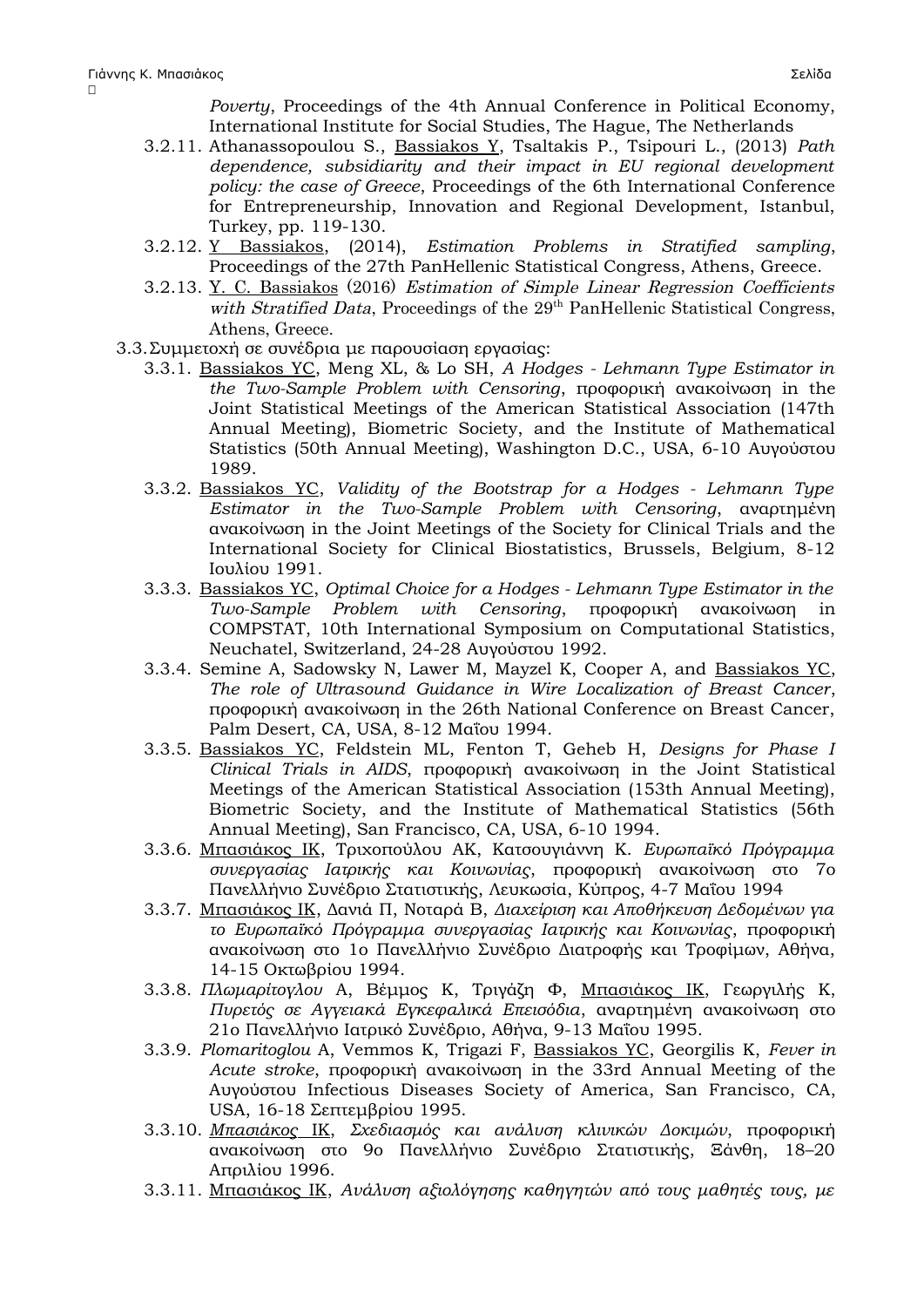*δομημένο ερωτηματολόγιο*, προφορική ανακοίνωση στο 11ο Πανελλήνιο Συνέδριο Στατιστικής, Χανιά, 5-8 Ιουνίου 1998.

- 3.3.12. Μπασιάκος ΙΚ, Πρέζα Χρυσούλα. *Εφαρμογή της Πολυωνυμικής Παλινδρόμησης στην Πρόβλεψη Εκλογικών Αποτελεσμάτων*, προφορική ανακοίνωση στο 13ο Πανελλήνιο Συνέδριο Στατιστικής, Φλώρινα, 3-6 Μαΐου 2000.
- 3.3.13. Μπασιάκος ΙΚ, *Σύγκριση Αποτελεσμάτων Εξετάσεων Περιόδου Φεβρουαρίου μεταξύ Πρωτοεισαχθέντων και Φοιτητών Προηγουμένων Ετών*. 14ο Πανελλήνιο Συνέδριο Στατιστικής, Σκιάθος, 18 – 21 Απριλίου 2001.
- 3.3.14. Μπασιάκος ΙΚ, *Μελέτη της Αξίας Επενδυτών στο Χρηματιστήριο Αξιών Αθηνών*, προφορική ανακοίνωση στο 15ο Πανελλήνιο Συνέδριο Στατιστικής, Ιωάννινα, 8-11 Μαΐου 2002.
- 3.3.15. Μπασιάκος ΙΚ, Κατερέλος ΠΚ, *Υπολογισμός Μεγέθους Δείγματος στο Πρόβλημα Θεραπευτικής Ισοδυναμίας δυο Φαρμακευτικών Αγωγών*, προφορική ανακοίνωση στο 17ο Πανελλήνιο Συνέδριο Στατιστικής, Λευκάδα, 18-20 Απριλίου 2004.
- 3.3.16. Μπασιάκος ΙΚ, *Διερεύνηση της επίπτωσης του παράγοντα «καλάθι του νοικοκυριού» στον υπολογισμό του δείκτη τιμών καταναλωτή, με τη βοήθεια προσομοιώσεων*, προφορική ανακοίνωση στο 18ο Πανελλήνιο Συνέδριο Στατιστικής, Ρόδος, 4-7 Μαΐου 2005.
- 3.3.17. Bassiakos YC, *Σύγκριση Αξιών Επενδυτών στο Χρηματιστήριο Αξιών Αθηνών, με Χρήση Παλινδρόμησης*, προφορική ανακοίνωση στο 19ο Πανελλήνιο Συνέδριο Στατιστικής, Καστοριά, 26-29 Απριλίου 2006.
- 3.3.18. Bassiakos YC, *A study of total investor wealth for investors in the Athens Stock Exchange*, προφορική ανακοίνωση στο 2ο Διεθνές Εργαστήριο Computational and Financial Econometrics, Neuchâtel, Switzerland 19-21 Ιουνίου 2008
- 3.3.19. Μπασιάκος ΙΚ, (2010), *Ετεροαπασχόληση και Εκπαίδευση: Αποτύπωση και ερμηνεία στην Ελλάδα το 2009*. 23ο Πανελλήνιο Συνέδριο Στατιστικής, Βέροια, 7-11 Απριλίου 2010.
- 3.3.20. Bassiakos YC, *Estimation of proportions within subsamples, in stratified cluster sampling*, προφορική ανακοίνωση στην 73η Ετήσια Συνάντηση του IMS, Göteborg, Sweden 9-13 Αυγούστου 2010.
- 3.3.21. Bassiakos YC, Lambrinidis G, Maniatis A, Passas K, *Issues in Measuring Absolute Poverty*, προφορική ανακοίνωση στο 1o Συνέδριο της IIPPE, Ρέθυμνο, Κρήτη, 10 – 12 Σεπτεμβρίου 2010.
- 3.3.22. Bassiakos YC, Passas K, Oikonomou A, Papadopoulou M, *A New Approach in Defining and Measuring needs: the Case of Housing in Greece*, προφορική ανακοίνωση στο 1o Συνέδριο της IIPPE, Ρέθυμνο, Κρήτη, 10 – 12 Σεπτεμβρίου 2010.
- 3.3.23. Bassiakos Y, *Brain Drain and Brain Gain Within EU27: Current Picture and Possible Reasons*, 24ο Πανελλήνιο Συνέδριο Στατιστικής, Πάτρα, 27 Απριλίου-1 Μαΐου 2011.
- 3.3.24. Μπασιάκος Ι.Κ., Παπαδοπούλου Μ., Πασσάς Κ., *Εμπειρική προσέγγιση της απόλυτης φτώχιας στην Ελλάδα: οι ανάγκες για κατοικία, διατροφή και ένδυση-υπόδηση*, προφορική ανακοίνωση στο 4ο Διεθνές Επιστημονικό Συνέδριο της Επιστημονικής Εταιρείας Κοινωνικής Πολιτικής, Αθήνα, 10-11 Νοεμβρίου 2011
- 3.3.25. Athanassopoulou S., Bassiakos Y, Tsaltakis P., Tsipouri L., (2013) *Path dependence, subsidiarity and their impact in EU regional development policy: the case of Greece*, 6th International Conference for Entrepreneurship, Innovation and Regional Development, Istanbul, Turkey, 20-21 Ιουνίου 2013.
- 3.3.26. Marsellou E. & Bassiakos Y, *Over-indebted Households and Poverty*, 4th Annual Conference in Political Economy, International Institute for Social Studies, The Hague, The Netherlands, 9-11 Ιουλίου 2013.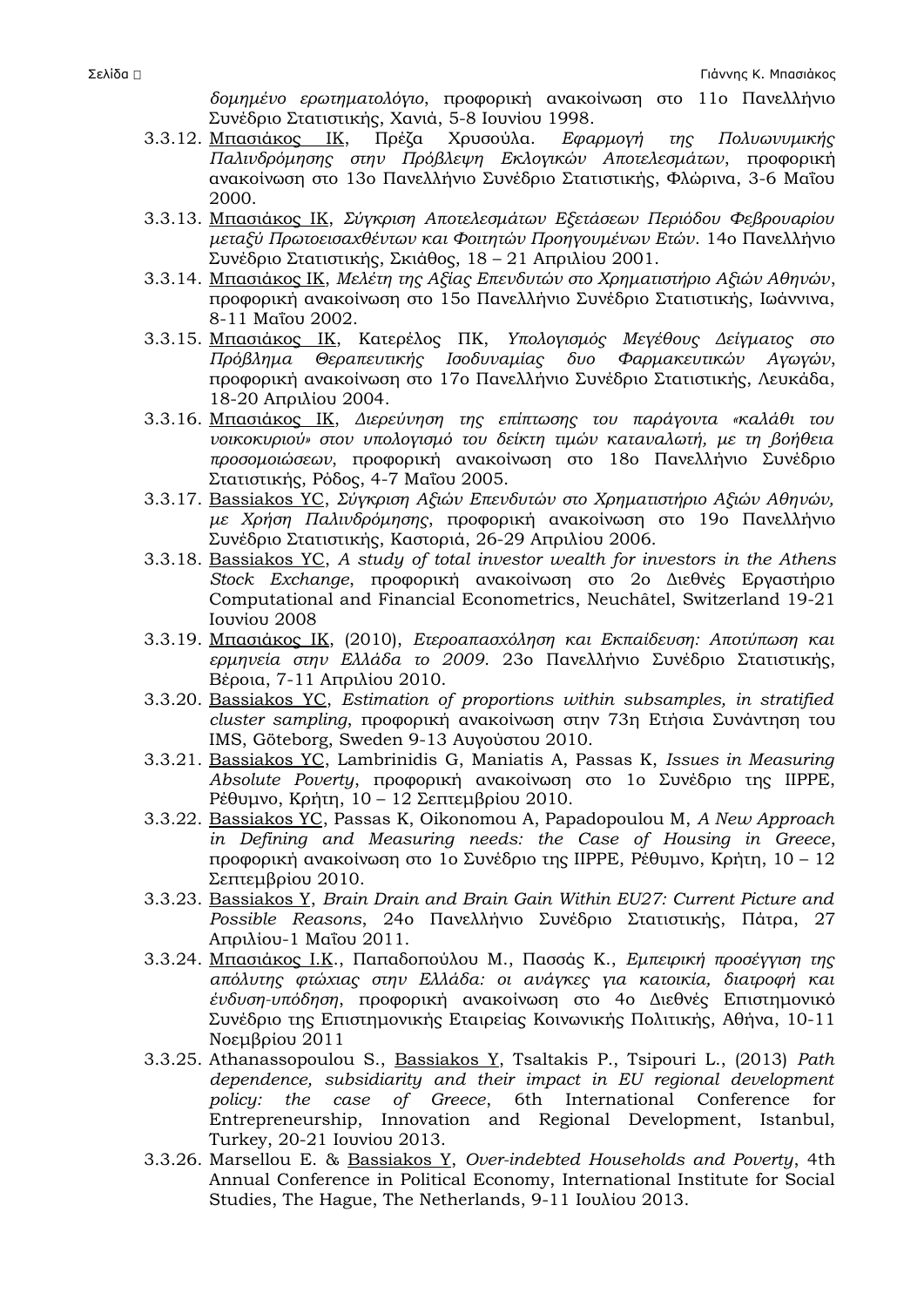$\Box$ 

- 3.3.27. Bassiakos Y. & Oikonomou A., *The case of the need for health care in Greece amidst capitalist crisis*, 4th Annual Conference in Political Economy, International Institute for Social Studies, The Hague, The Netherlands, 9-11 Ιουλίου 2013.
- 3.3.28. Y. Bassiakos, *Estimation Problems in Stratified sampling*, 27ο Πανελλήνιο Συνέδριο Στατιστικής, Θεσσαλονίκη, 23 – 26 Απριλίου 2014.
- 3.3.29. Y. C. Bassiakos *Estimation of Simple Linear Regression Coefficients with Stratified Data*, 29ο Πανελλήνιο Συνέδριο Στατιστικής, Θεσσαλονίκη-Νάουσα, 4 – 7 Μαΐου 2016.

## **4. ΑΝΑΓΝΩΡΙΣΗ ΕΠΙΣΤΗΜΟΝΙΚΟΥ ΕΡΓΟΥ**

- 7.1.Κρίσεις εργασιών (refereeing):
	- 7.1.1. Annals of Statistics
	- 7.1.2. Journal of Non-Parametrics
	- 7.1.3. American Journal of Materials Science
	- 7.1.4. International Journal of Statistics and Applications
	- 7.1.5. International Journal of Electronic Governance
	- 7.1.6. Πρακτικά Συνεδρίων του ΕΣΙ
- 7.2.Membership in Scientific/Organizing Committees of International Scientific Conferences:
	- 7.2.1. International Conference on Applied Economics 2010
	- 7.2.2. International Conference on Applied Economics 2013
	- 7.2.3. International Conference on Applied Economics 2017
	- 7.2.4. GOF DAYS 2015: 2nd Workshop on Goodness of Fit and Change-point Problems
- 7.3.Αναφορές στη διεθνή βιβλιογραφία που αφορούν τις δημοσιευμένες εργασίες (citations):

Γενικό σύνολο έτερο-αναφορών: 617.

# **8. ΑΛΛΟ ΕΠΙΣΤΗΜΟΝΙΚΟ ΚΑΙ ΣΥΜΒΟΥΛΕΥΤΙΚΟ ΕΡΓΟ**

- 8.1. Διεθνής εμπειρογνώμων στον τομέα της Στατιστικής Ανάλυσης για το Ερευνητικό έργο «MEASURING WHAT MATTERS TO EU CITIZENS: SOCIAL PROGRESS IN THE EUROPEAN REGIONS», της Ευρωπαϊκής Επιτροπής (2018 – 2019).
- 8.2. Διεθνής εμπειρογνώμων στον τομέα της δειγματοληψίας, ποιοτικού ελέγχου δεδομένων, και Στατιστικής Ανάλυσης για την Οδηγία Καθυστερούμενων Πληρωμών (Project ref. 2231), της Ευρωπαϊκής Επιτροπής (2015).
- 8.3. Διεθνής εμπειρογνώμων στον τομέα της δειγματοληψίας, ποιοτικού ελέγχου δεδομένων, και Στατιστικής Ανάλυσης, για τη μελέτη R&D και Καινοτομίας, λια λογαριασμό της Αλβανικής Κυβέρνησης (2013).
- 8.4. Διεθνής εμπειρογνώμων στον τομέα της δειγματοληψίας, για τη μελέτη "Study on international mobility and researchers' career development / X13 – SIM ReC", της Ευρωπαϊκής Επιτροπής (2011 – 2012).
- 8.5. Μέλος της ομάδας έργου καθορισμού του κατωφλίου φτώχιας για το Παρατηρητήριο Φτώχιας του ΙΝΕ-ΓΣΕΕ.
- 8.6. Εσωτερικός εμπειρογνώμων, υπεύθυνος για σχεδιασμό δειγματοληψίας και ποιοτικό έλεγχο δεδομένων στο πρόγραμμα MORE της Ευρωπαϊκής Επιτροπής. (2009 – 2010)
- 8.7. Διεθνής εμπειρογνώμων της Ευρωπαϊκής Επιτροπής για το πρόγραμμα EUROMED, υπεύθυνος για διδασκαλία σεμιναρίων και παροχή συμβουλευτικών υπηρεσιών σε τεχνικές δειγματοληψίας. (2008)
- 8.8. Επιστημονικός υπεύθυνος για το πρόγραμμα ΕΠΕΤΕ της ΓΓΕΤ, στον τομέα της δειγματοληψίας και ποιοτικού ελέγχου δεδομένων (2008 – 2009)
- 8.9. Σύμβουλος της Εθνικής Επιτροπής Τηλεπικοινωνιών και Ταχυδρομείων για τις μελέτες Χαρακτηριστικών και Ποιότητας Αλληλογραφίας Α΄ προτεραιότητας.
- 8.10. Υπεύθυνος σχεδιασμού δειγματοληψίας και ποιοτικού ελέγχου δεδομένων για την 3 η Έρευνα Καινοτομίας της Ε.Ε. στην Ελλάδα.